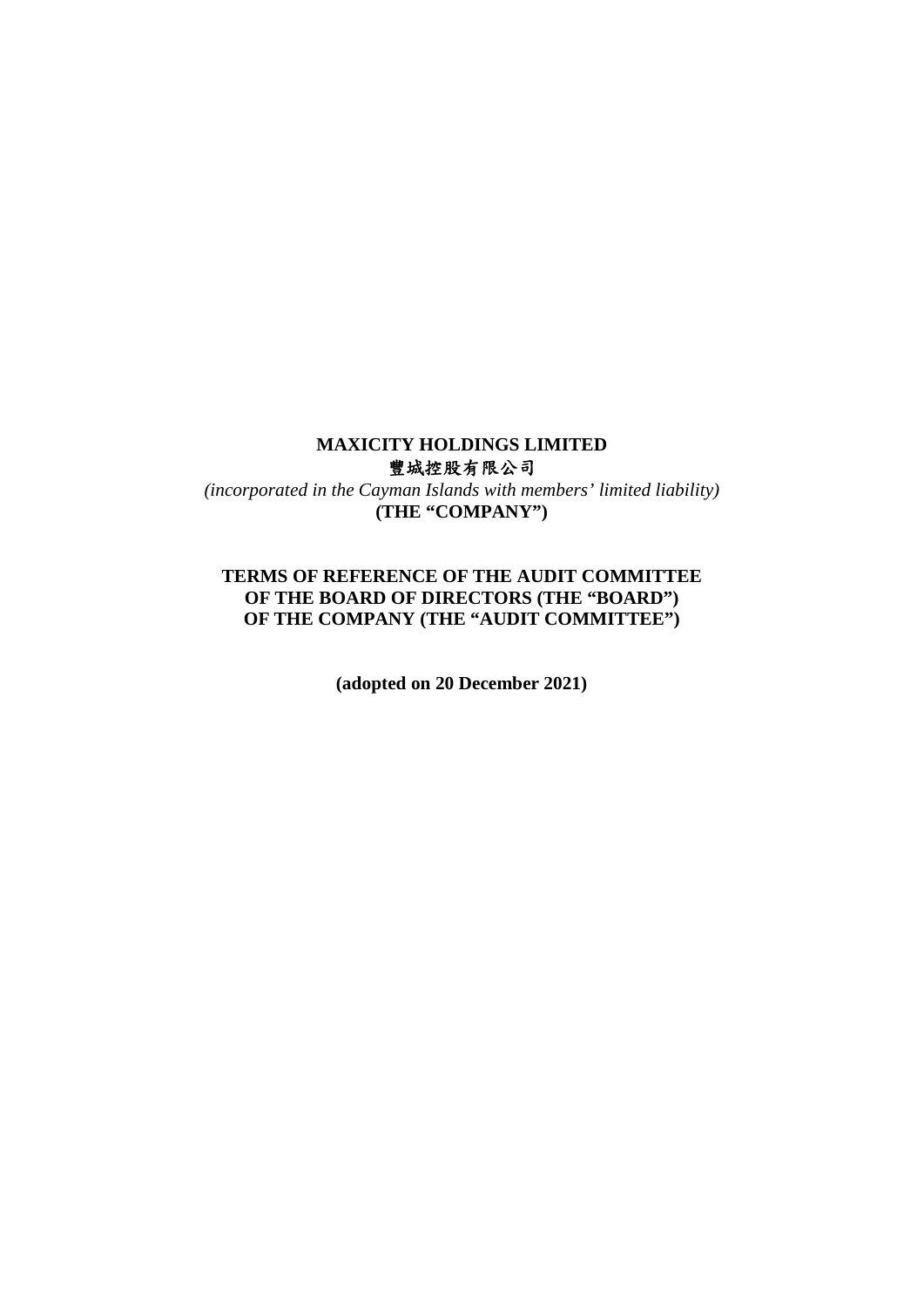# *Constitution*

1. The Audit Committee is established pursuant to a resolution passed by the Board at its meeting held on 25 November 2019. The constitution of the Audit Committee shall comply with the requirements of the Rules Governing the Listing of Securities on The Stock Exchange of Hong Kong Limited (the "**Stock Exchange**") (the "**Listing Rules**") from time to time.

# *Membership*

- 2. Members of the Audit Committee shall be appointed by the Board from amongst the non-executive directors of the Company and shall consist of not less than three members, a majority of whom should be independent non-executive directors.
- 3. At least one of the members shall be an independent non-executive director with appropriate professional qualifications or accounting or related financial management expertise as required under Rule 3.10(2) of the Listing Rules.
- 4. A former partner of the Company's existing auditing firm should be prohibited from acting as a member of the Audit Committee for a period of two years from the date of the person ceasing:
	- (a) to be a partner of the firm; or
	- (b) to have any financial interest in the firm,

whichever is later.

- 5. The chairman of the Audit Committee shall be appointed by the Board and shall be an independent non-executive director.
- 6. The appointment of the members of the Audit Committee may be revoked, replaced or additional members may be appointed to the Audit Committee by separate resolutions passed by the Board and by the Audit Committee. An appointment of a member of the Audit Committee shall be automatically revoked if such member ceases to be a member of the Board.
- 7. The term of office of a member of the Audit Committee shall be determined by the Board.

## *Notice of meetings*

- 8. Unless otherwise agreed by all the Audit Committee members, a meeting shall be convened by at least 14 days' notice.
- 9. An Audit Committee member or the secretary of the Audit Committee at the request of any Audit Committee member may at any time summon an Audit Committee meeting.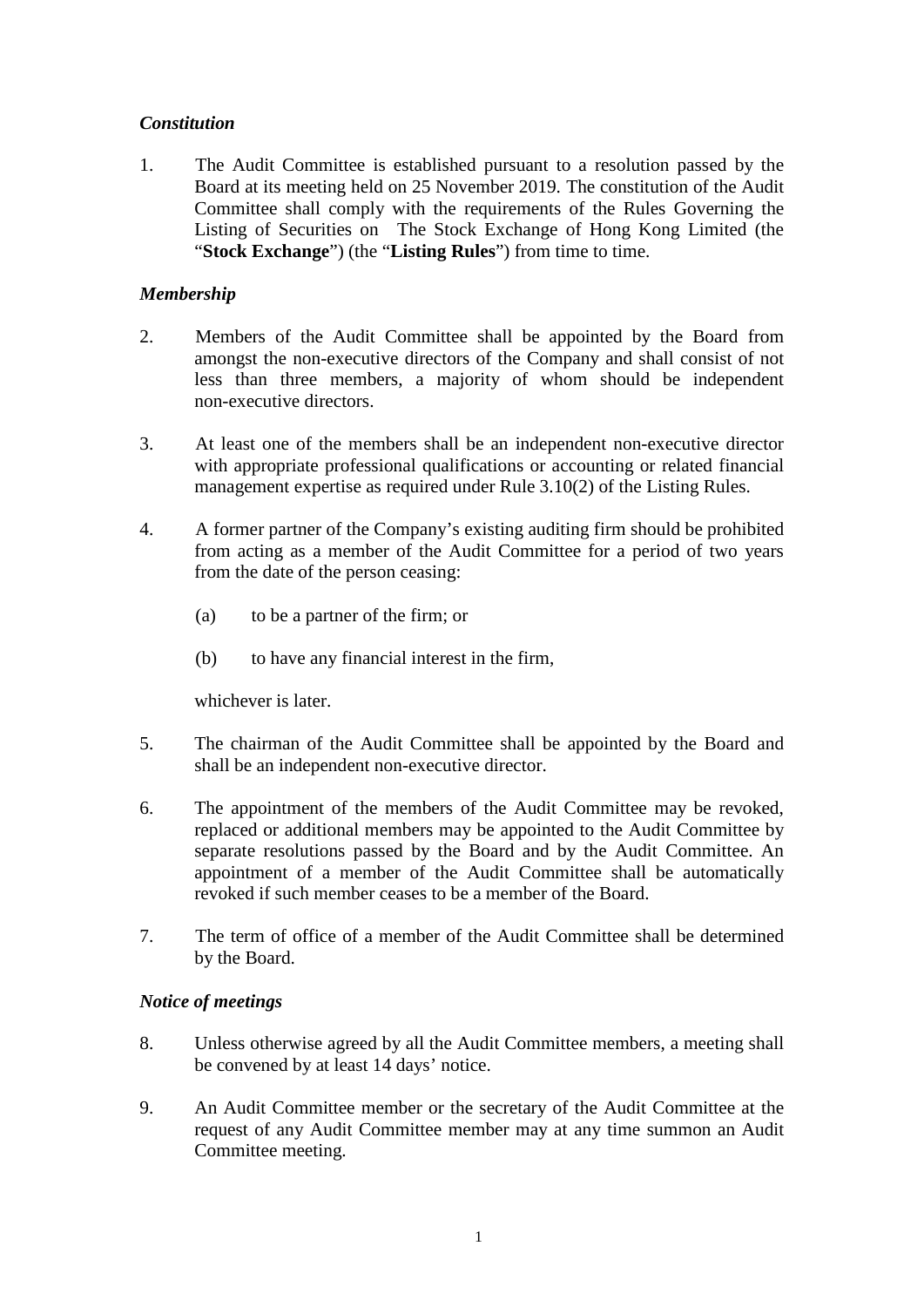- 10. Notice of meeting shall be given to each Audit Committee member in person orally or in writing or by telephone or by facsimile transmission or email at numbers or addresses from time to time notified to the company secretary of the Company by such Audit Committee member or in such other manner as the Audit Committee members may from time to time determine.
- 11. Any notice given orally shall be followed by confirmation in writing before the meeting.
- 12. Notice of meeting shall state the purpose, time and place of the meeting and shall be accompanied by an agenda together with other documents which may be required to be considered by the members of the Audit Committee for the purposes of the meeting. These should be sent to all Audit Committee members in a timely manner and at least three days before the intended date of the meeting (or other agreed period).

# *Attendance at meetings*

- 13. The quorum of an Audit Committee meeting shall be two members, one of whom must be an independent non-executive director.
- 14. Attendees shall normally include Audit Committee members, the financial controller, the Head of Internal Audit (where an internal audit function exists), a representative of the external auditors and those with meaningful input to the Audit Committee's activities. However, at least once a year the Audit Committee shall meet with the external and internal auditors (if any) without executive Board members present.
- 15. Members of the Audit Committee may attend meetings of the Audit Committee either in person or through other electronic means of communication.
- 16. The company secretary of the Company shall be the secretary of the Audit Committee. The secretary of the Audit Committee or in his absence, his representative or any one member, shall be the secretary of the meetings of the Audit Committee.
- 17. Resolutions of the Audit Committee at any meeting shall be passed by a majority of votes of members if more than two members are present and by a unanimous vote if only two members are present.

# *Frequency of meetings*

18. Meetings shall be held not less than twice a year to consider the budget, revised budget and quarterly or interim or annual report prepared by the Board. The external auditors may request a meeting if they consider that one is necessary.

## *Alternate Audit Committee member*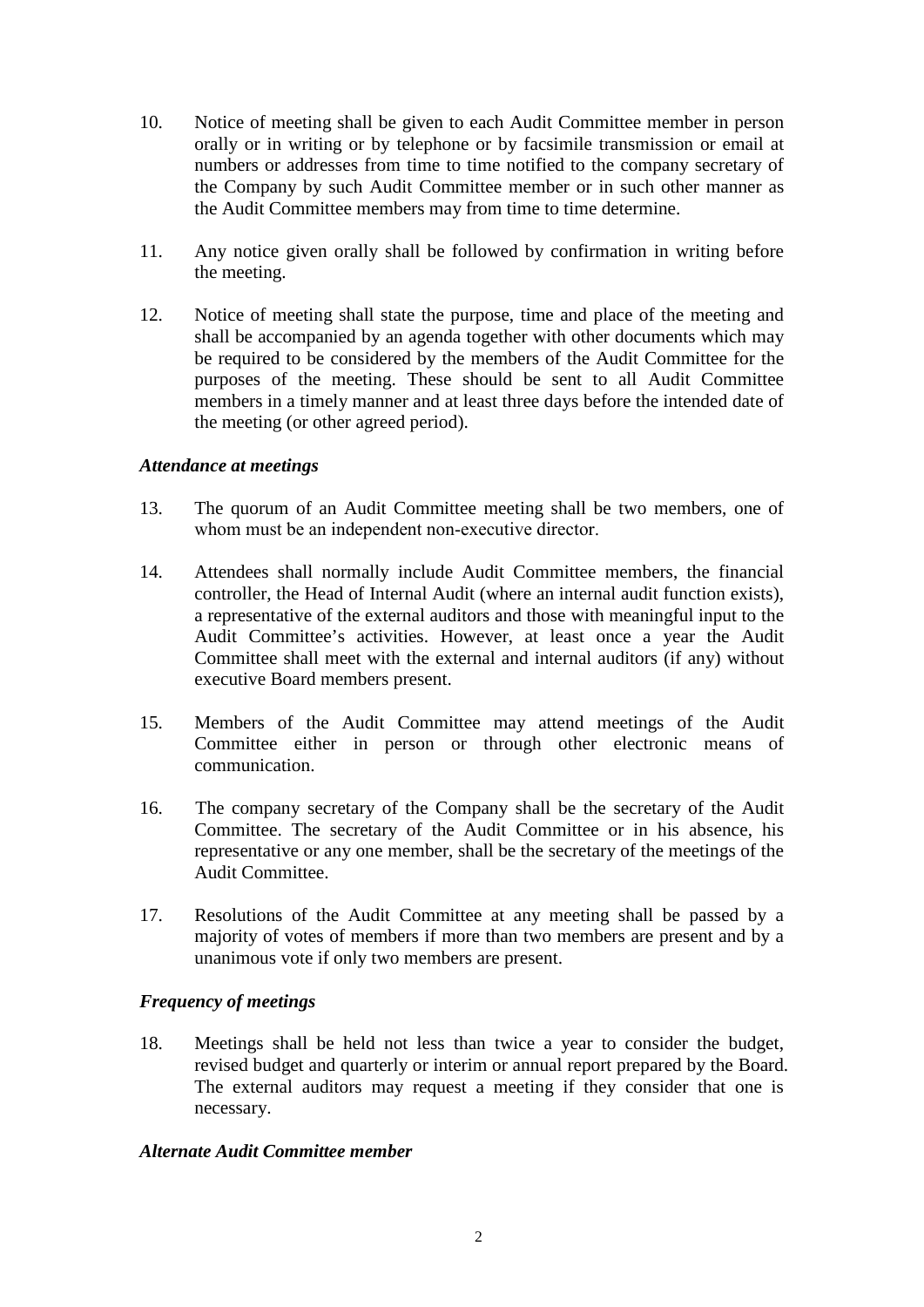19. An Audit Committee member may not appoint any alternate.

# *Authority*

- 20. The Audit Committee is authorised by the Board to investigate any activity within its terms of reference or otherwise affecting the integrity of the Company. It is authorised to seek any information it requires from any employee and all employees are directed to co-operate with any request made by the Audit Committee.
- 21. The Audit Committee is authorised by the Board to obtain outside legal or other independent professional advice and to secure the attendance of outsiders with relevant experience and expertise if it considers this necessary.
- 22. The Audit Committee is authorised by the Board to review the effectiveness of the Company's and its subsidiaries' internal control systems, covering all material controls, including financial, operational and compliance controls and risk management functions including financial, business, operational and other risks of the Company and its subsidiaries to undertake any related investigations. The Audit Committee shall report to the Board any suspected frauds and irregularities, failures of internal control or suspected infringements of laws, rules and regulations which come to its attention and are of sufficient importance to warrant the attention of the Board.

## *Duties*

23. The duties of the Audit Committee shall be:

## *Relationship with the Company's auditors*

- (a) to be primarily responsible for making recommendations to the Board on the appointment, reappointment and removal of the external auditor, and to approve the remuneration and terms of engagement of the external auditor, and any questions of its resignation or dismissal;
- (b) to review and monitor the external auditor's independence and objectivity and the effectiveness of the audit process in accordance with applicable standards. The Audit Committee should discuss with the auditor the nature and scope of the audit and reporting obligations before the audit commences;
- (c) to develop and implement policy on engaging an external auditor to supply non-audit services. For this purpose, "external auditor" includes any entity that is under common control, ownership or management with the audit firm or any entity that a reasonable and informed third party knowing all relevant information would reasonably conclude to be part of the audit firm nationally or internationally. The Audit Committee should report to the Board, identifying and making recommendations on any matters where action or improvement is needed;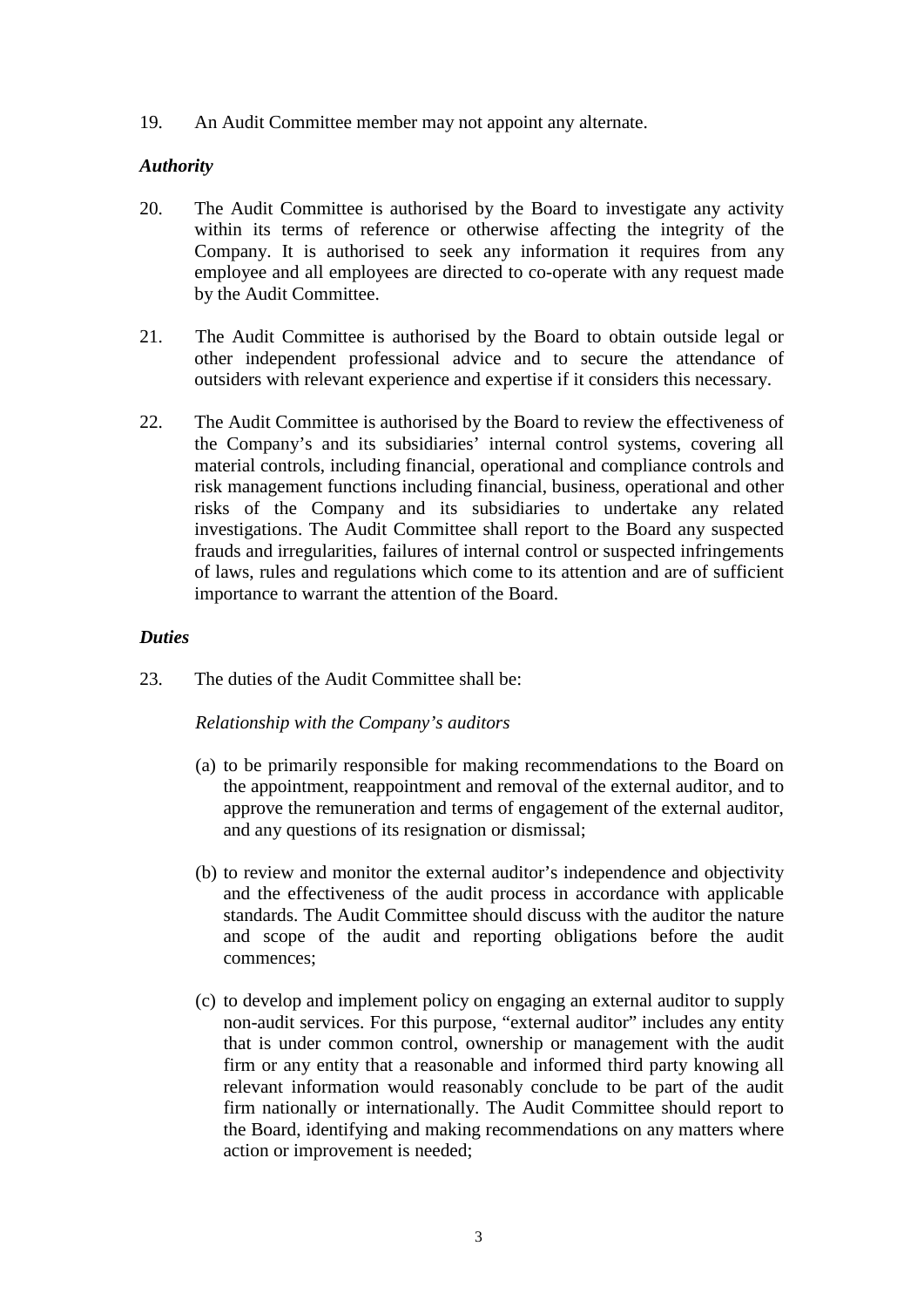(d) to act as the key representative body for overseeing the Company's relations with the external auditor.

#### *Review of the Company's financial information*

- (e) to monitor integrity of the Company's financial statements and annual report and accounts, half-year report and quarterly reports, and to review significant financial reporting judgements contained in them. In reviewing these reports before submission to the Board, the Audit Committee should focus particularly on:
	- (i) any changes in accounting policies and practices;
	- (ii) major judgmental areas;
	- (iii) significant adjustments resulting from audit;
	- (iv) the going concern assumptions and any qualifications;
	- (v) compliance with accounting standards; and
	- (vi) compliance with the Listing Rules and legal requirements in relation to financial reporting;
- (f) regarding (e) above:
	- (i) members of the Audit Committee should liaise with the Board and senior management and the Audit Committee must meet, at least twice a year, with the Company's auditors; and
	- (ii) the Audit Committee should consider any significant or unusual items that are, or may need to be, reflected in the reports and accounts, it should give due consideration to any matters that have been raised by the Company's staff responsible for the accounting and financial reporting function, compliance officer or auditors;

## *Oversight of the Company's financial reporting system, risk management and internal control systems*

- (g) to review the Company's financial controls, and unless expressly addressed by a separate Board risk committee, or by the Board itself, to review the Company's risk management and internal control systems;
- (h) to discuss the risk management and internal control systems with management to ensure that management has performed its duty to have an effective systems. This discussion should include the adequacy of resources, staff qualifications and experience, training programmes and budget of the Company's accounting and financial reporting function;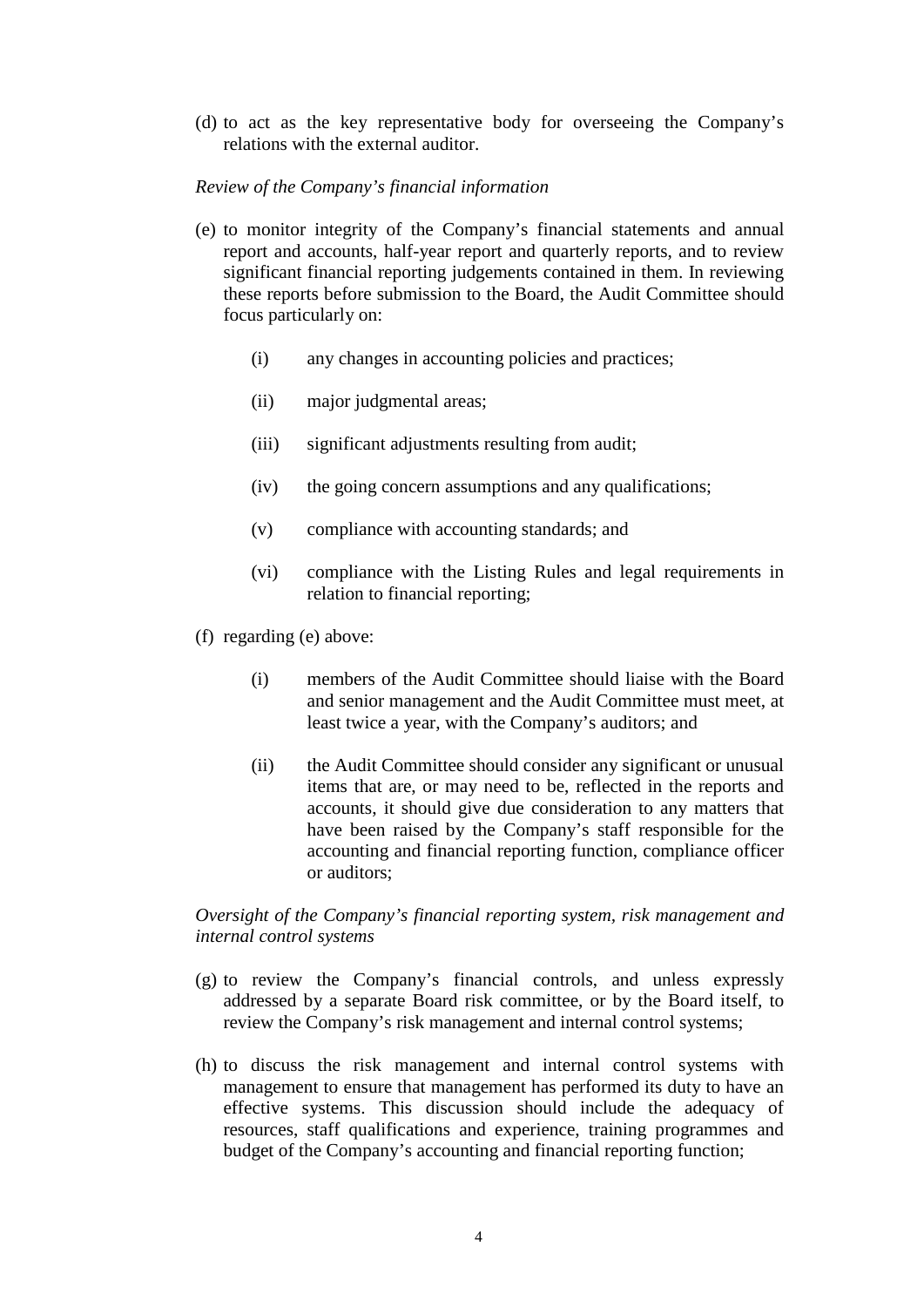- (i) to consider major investigation findings on risk management and internal control matters as delegated by the Board or on its own initiative and management's response to these findings;
- (j) where an internal audit function exists, to ensure co-ordination between the internal and external auditors, and to ensure that the internal audit function is adequately resourced and has appropriate standing within the Company, and to review and monitor its effectiveness;
- (k) to review the group's financial and accounting policies and practices;
- (l) to review the external auditor's management letter, any material queries raised by the auditor to management about accounting records, financial accounts or systems of control and management's response;
- (m)to ensure that the Board will provide a timely response to the issues raised in the external auditor's management letter;
- (n) to report to the Board on the matters in the provisions of the terms of reference of the Audit Committee;
- (o) to review arrangements employees of the Company can use, in confidence, to raise concerns about possible improprieties in financial reporting, internal control or other matters. The Audit Committee should ensure that proper arrangements are in place for fair and independent investigation of these matters and for appropriate follow-up action; and
- (p) to consider other topics, as defined by the Board.

*Oversight of the Company's continuing connected transactions* 

- (q) to be responsible for all matters relating to the continuing connected transactions of the Company; and
- (r) without prejudice to the generality of the foregoing:
	- (i) to review and monitors any actual or potential continuing connected transactions (including exempt continuing connected transactions) to be entered into with any connected person of the Company (the "**Continuing Connected Transactions**");
	- (ii) to review the approval procedures by the relevant Board meetings for the Continuing Connected Transactions;
	- (iii) prepare reports on a semi-annual basis for the review by the Board;
	- (iv) do any such things to enable the Audit Committee to discharge its powers and functions conferred on it by the Board; and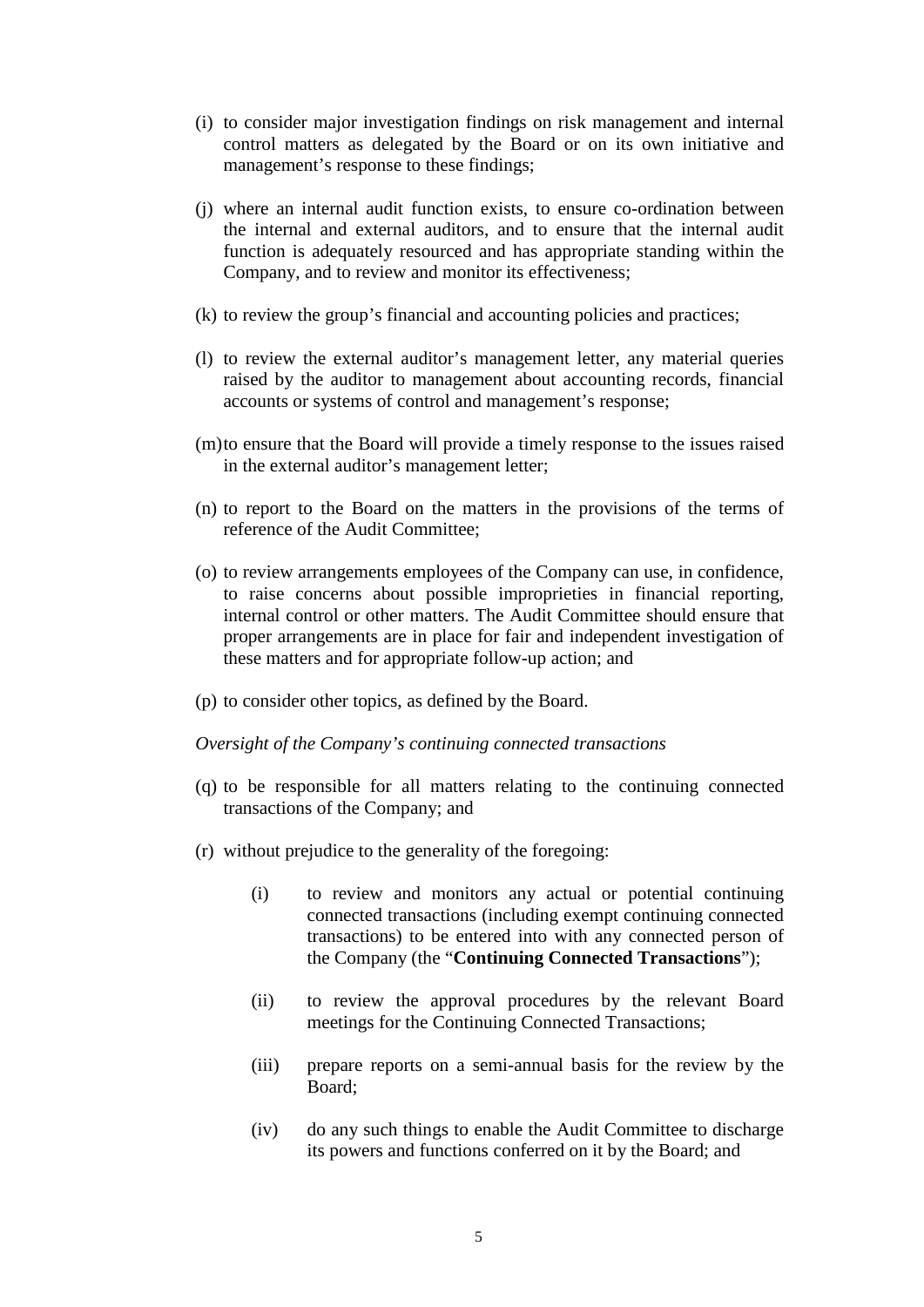(v) conform to any requirement, direction, and regulation that may from time to time be prescribed by the Board or contained in the Company's constitution or imposed by applicable legislation and regulations.

## *Reporting responsibility and procedures*

- 24. Where the Board disagrees with the Audit Committee's view on the selection, appointment, resignation or dismissal of the external auditors, the Company should include in the corporate governance report a statement from the Audit Committee explaining its recommendation and also the reason(s) why the Board has taken a different view.
- 25. Full minutes of Audit Committee meetings should be kept by a duly appointed secretary of the meeting (who should normally be the company secretary). Draft and final versions of minutes of the Audit Committee meetings shall be sent to all Audit Committee members for their comment and records, within a reasonable time after the meeting.
- 26. The secretary of the Audit Committee or his representative shall circulate the minutes of meetings and reports of the Audit Committee to all members of the Board.

# *Publication of the terms of reference of the Audit Committee*

27. The terms of reference of the Audit Committee will be posted on the websites of the Company and the Stock Exchange, and will be made available upon request.

## *Others*

- 28. The Board may, subject to compliance with the articles of association of the Company and the Listing Rules (including the Corporate Governance Code set out in Appendix 14 thereto), amend, supplement and revoke these terms of reference and any resolution passed by the Audit Committee provided that no amendments to and revocation of these terms of reference and the resolutions passed by the Audit Committee shall invalidate any prior act and resolution of the Audit Committee which would have been valid if such terms of reference or resolution had not been amended or revoked.
- 29. The chairman of the Audit Committee or in his absence, another member of the Audit Committee or failing this, his duly appointed delegate, shall attend the annual general meeting of the Company and be prepared to respond to questions at the annual general meeting on the Audit Committee's activities and their responsibilities.
- 30. The Audit Committee shall be responsible for approving all disclosure statements in relation to the Audit Committee, including but not limited to relevant disclosure statements in annual reports, interim reports, quarterly